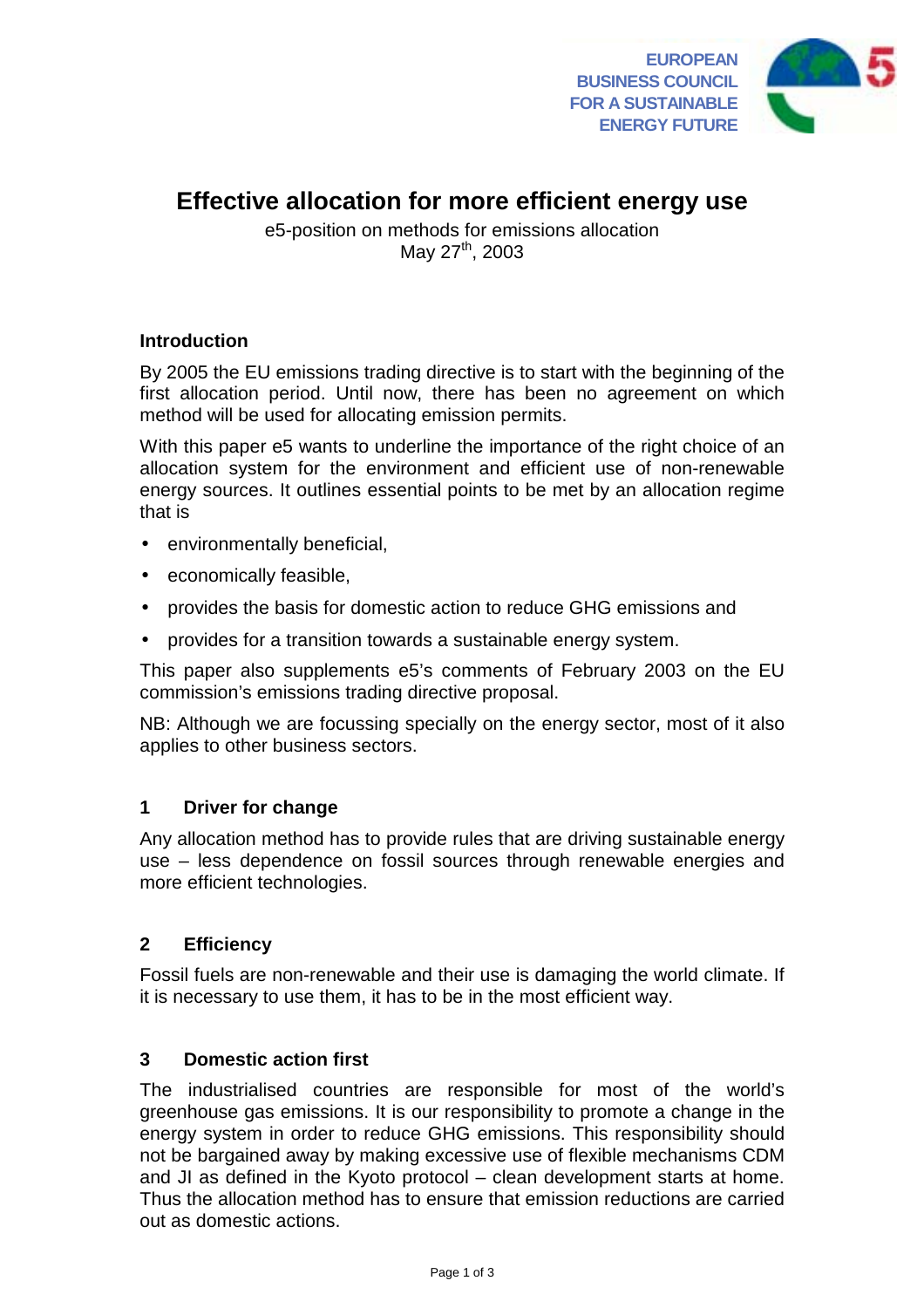

## **4 Transition but smooth**

Allocating for free means distributing wealth, which in turn influences decisions for investments. The allocation system chosen has to enable a transition towards sustainable energy use. However, a transition path should be found, that does not produce too many stranded costs.

### **5 Urgent decision**

To ensure effectiveness of the ET regime, it should be implemented as early as possible. For the proposed scheme being effective in reaching the Kyoto targets by influencing investment decisions, the allocation method has to be agreed upon very quickly in order to start ET in 2005.

### **6 EU harmonisation**

The energy sector in Europe is intertwined, its products are largely standardised. In order to avoid market distortions, the allocation of permits should be as soon as possible harmonised on a European level.

#### **7 Transparent method**

Allocation has to be efficient and fair also in regulatory terms. This means the method employed is only feasible if its rules are transparent and provide equal rights and duties to all applicant entities.

Allocation based on historical references – known as "grandfathering" – is not the most feasible and fair method. Amongst other, the incorporation of early action (see 8) into a grandfathering scheme will render guidelines complicated and subject to negotiations at operational level.

#### **8 Reward early action**

Any allocation method has to reward early action for emission reduction. Companies taking on their responsibilities before being forced to do so must not be punished, but rewarded instead.

# **9 Reward efficiency by benchmarking**

Although there are other methods for providing a level playing field via allocation (i.e. auctioning), the EU directive does only leave the choice between grandfathering and benchmarking as methods for allocation. Of these two choices, benchmarking is clearly the method that provides for transparency, early action reward, feasibility, ease of providing support for high efficiency energy production and is thus method of choice for allocation of emission permits.